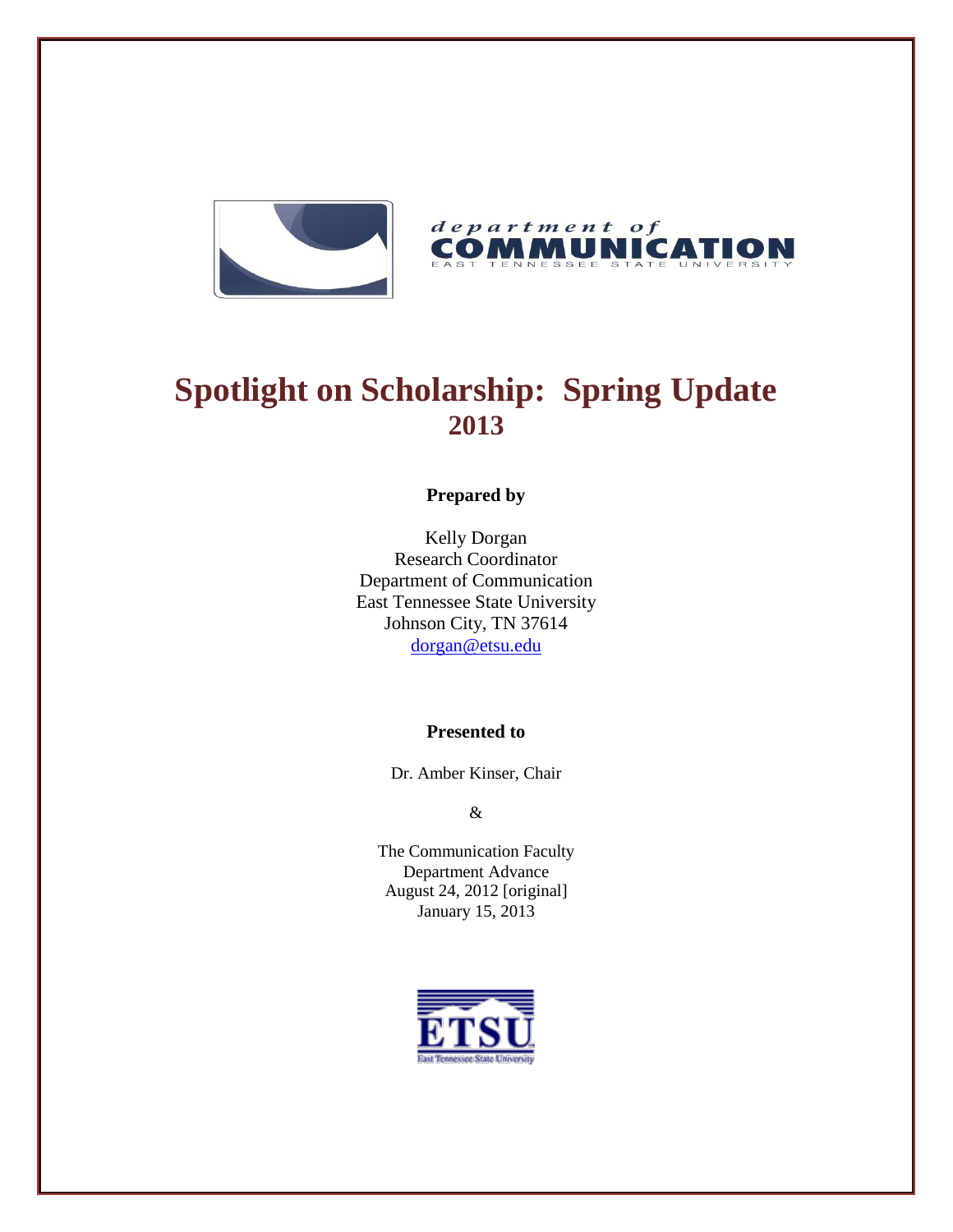

# **January 15, 2013**

## **Welcome!**

Here's some of what's coming up in 2012-2013:

- $\triangleright$  The 2013 CSS Spring Mixer (March 20, 2013 featuring funding)
- $\triangleright$  The 2013 Boland Undergraduate Research Symposium & Appalachian Student Research Forum (April  $3^{\text{rd}}$  &  $5^{\text{th}}$ )

# **AY 2012-2013**

## **Spotlighting Communication Faculty…**

## $\triangleright$  **N.I.A**

Kelly A. Dorgan (Fall 2013) I focused primarily on analysis, writing and submitting manuscripts:

Dorgan, K.A., Duvall, K.L., Hutson, S.P. & Kinser, A.E. (*Under Review).* Telling Stories about Cohabitating Morbidities: Female Cancer Survivors' Interconnecting Illness Narratives in Southern Central Appalachia. Manuscript under review at *Qualitative Health Research*

Dorgan, K.A., Duvall, K.L., & Hutson, S.P. (*Accepted).* Omnibus Survivorship Narratives: Multiple Morbidities among Female Cancer Survivors in South Central Appalachia. Manuscript under review at *Business Research Yearbook*

Duvall, K.L., Dorgan, K.A., & Hutson, S.P. (*Accepted).* Navigating Family Cancer Communication: Communication Strategies of Female Cancer Survivors in South Central Appalachia. Manuscript under review at *Business Research Yearbook*

Dorgan, K.A., Duvall, K.L., Hutson, S.P., & Kinser, A.E. *(Under Review).* Mother-Survivors in Southern Central Appalachia: Communicating about Parenting through the Cancer Experience. Manuscript under review at *Journal of Appalachian Studies.*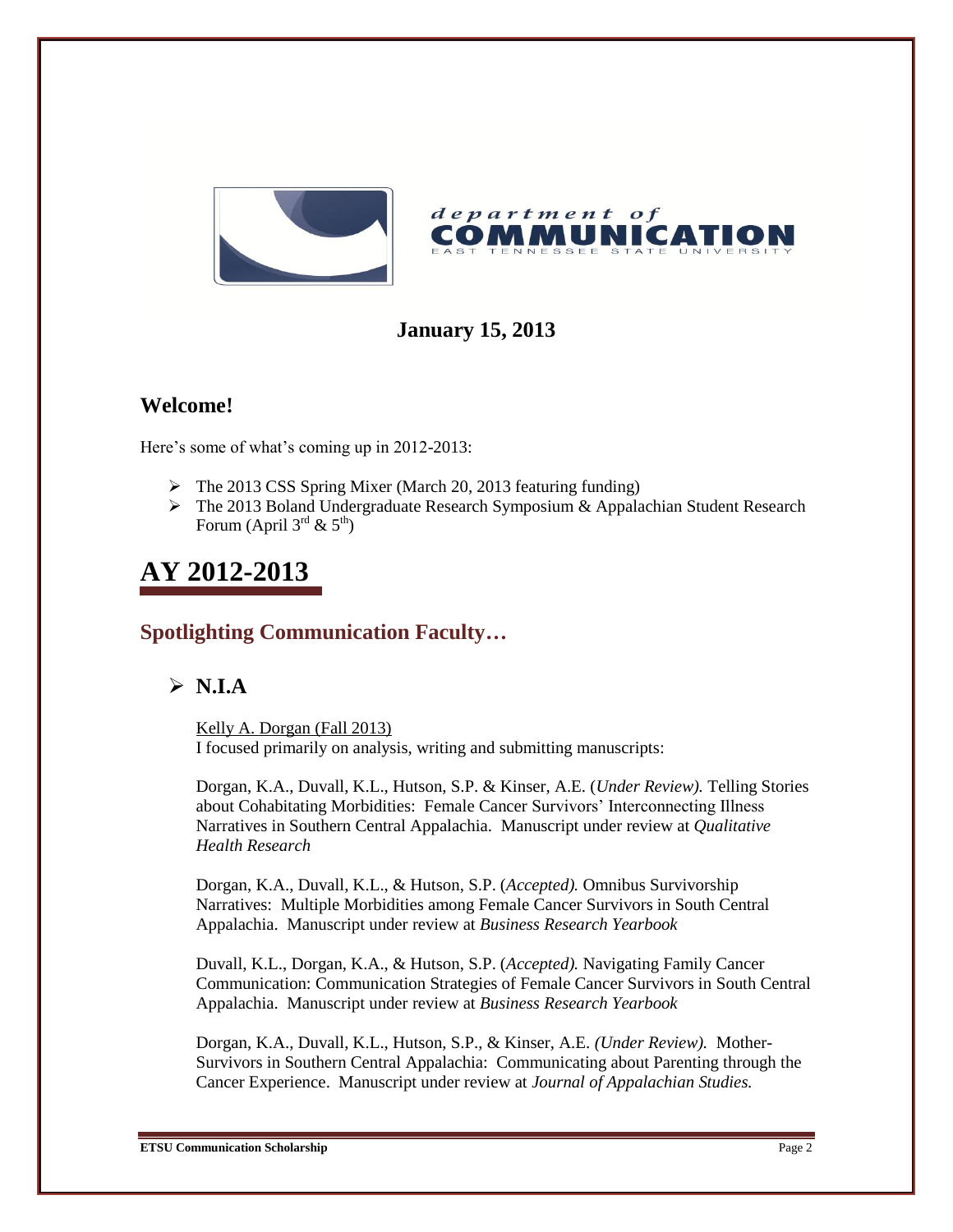Dorgan, K.A. (Under Review). By Special Performance Only: Peeking into an Underground Special-Mothering Narrative. . In A. Kinser, K. Freehling-Burton, T. Hawkes (Eds.). Performing Motherhood. Toronto, ON: Demeter Press

Wesley Buerkle

Wesley is working on images/rhetorics of masculinity in film

#### Pat Cronin

Pat is doing *Death of a Salesman* at the Everyman Palace Theatre, Ireland as well as working on his one man show.

### **Selected academic publications & presentions**

#### Kelly A. Dorgan

Dorgan, K.A., Duvall, K.L., & Hutson, S.P. (*Accepted).* Omnibus Survivorship Narratives: Multiple Morbidities among Female Cancer Survivors in South Central Appalachia. Manuscript under review at *Business Research Yearbook*

Duvall, K.L., Dorgan, K.A., & Hutson, S.P. (*Accepted).* Navigating Family Cancer Communication: Communication Strategies of Female Cancer Survivors in South Central Appalachia. Manuscript under review at *Business Research Yearbook*

#### Andrew Dunn

Dunn, A. (2012). Identity theories & technology. In *Handbook of Research on Technoself: Identity in a Technological Society (pp. 26-44)*

Delbert Hall Hall, D. (2013, March 1). *Rigging math made simple.* Spring Knoll Press

#### Andrew Herrmann

Herrmann, A. F. (2012). Never mind the scholar, here's the old punk: Identity, community, and the aging music fan. *Studies in Symbolic Interaction, 39*,153-170.

#### Amber Kinser

Kinser, A.E. (2013). "At the Core of the Work/Life Balance Myth: Motherhood and Family Dinners." In Andrea O'Reilly (Ed.) *What Do Mothers Need?: Motherhood Activists and Scholars Speak Out on Maternal Empowerment for the 21st Century.*  Toronto: Demeter.

Herb Parker Parker, H. (2012). Try the magic If 2.0. *Southern Theatre*

Parker, H. (2012). *CAESAR 2012*, adapted from William Shakespeare and directed, Bud Frank Theatre, Nov 15-18, 2012

Parker, H. (2012). Bark like a dog: Finding the *Theatrical* in Your Monologue for Theatre," Presenter, Tennessee Theatre Association, 45<sup>th</sup> Annual Conference, Oct 27, 2012.